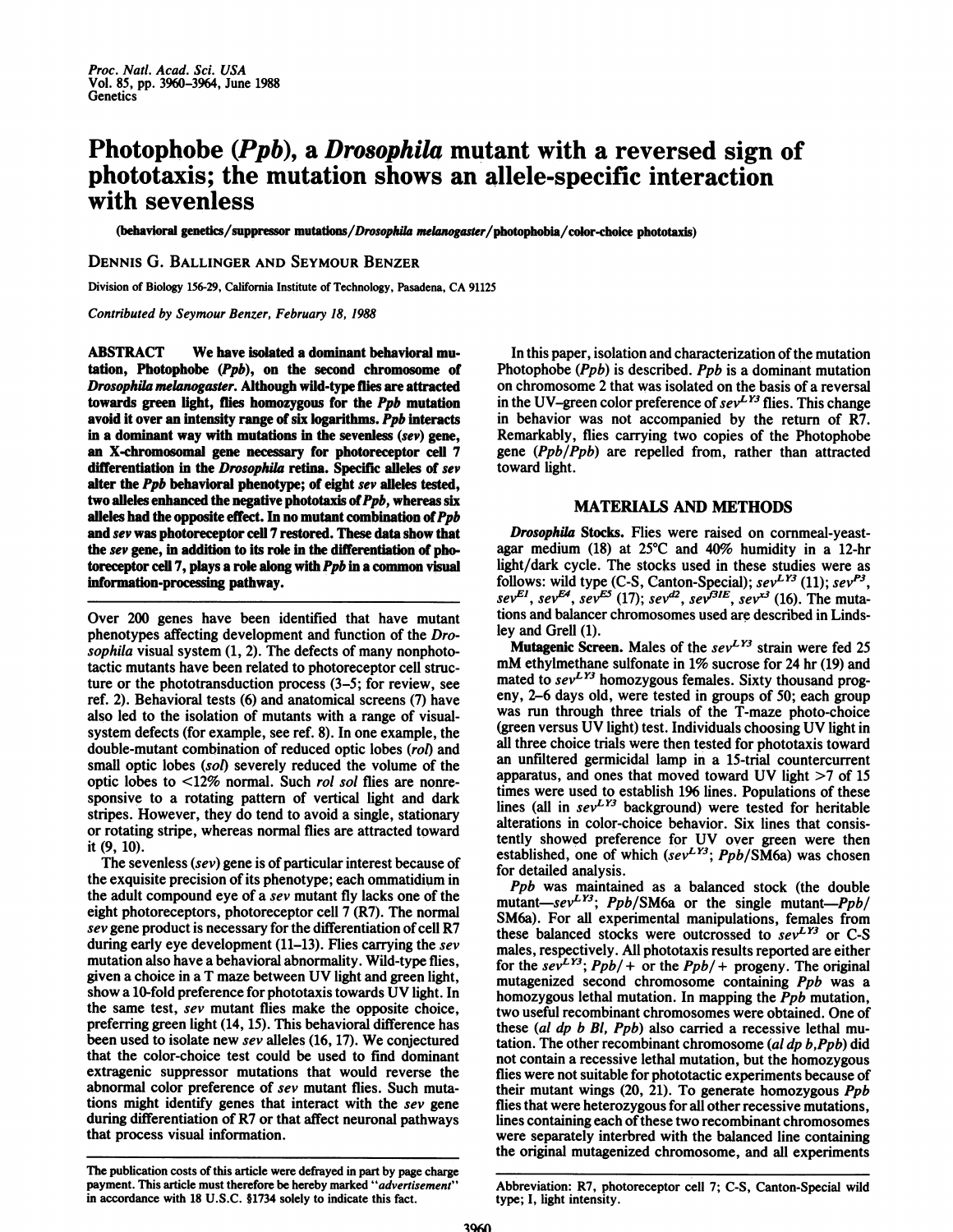were duplicated with both lines. Although *Ppb* was unambiguously assigned to the right arm of the second chromosome, determination of its precise location has proved difficult, possibly due to modifiers segregating in the stocks used thus far in mapping studies.

Behavioral Characterization. Phototactic and color-choice behavior were determined in a T maze (22) as diagramed in Fig. lA. Unetherized flies in groups of 25-50 were adapted to room light for at least 30 min and were shaken from the start tube into a sliding chamber that was then moved into a central position between two  $17 \times 100$ -mm clear polystyrene test tubes (Falcon Plastics). In a darkened room the apparatus was placed at the center of a box, <sup>21</sup> cm on a side, lined with black felt, and each tube was separately illuminated from its far end through a portal. After 30 sec of free-running phototaxis with intermittent agitation by tapping the apparatus on a black rubber pad, the choice tubes were isolated from each other, and the flies in each tube were counted. In color-choice tests, green light was tested against UV, whereas in phototaxis tests, one light source was tested against darkness. Green illumination was through a 550-nm narrow-band interference filter with a 150-W fiber-optic source (model MK II, Ehrenreich Photo Optical Industries; Garden City, NY) set at maximum intensity. UV illumination was through a 350-nm narrow-band interference filter with a 25-W germicidal lamp. Relative intensities were controlled by interposition of Kodak Wratten neutral-density filters across the light path; the intensity without any neutral-density filter is taken as a standard ( $log I = 0$ ). Light intensities were measured with a blue-enhanced silicon photodiode (type PIN-5DP/SB, United Detector Technology, Hawthorne, CA) and a picoammeter (model 485, Keithley Instruments, Cleveland, OH). At the central choice site of the T maze, with no neutral density filters in place (log  $I = 0$ ), the green light flux was approximately  $1 \text{ W/m}^2$ , and the UV was approximately 1 mW/m<sup>2</sup>. At the ends of the clear plastic tubes closest to the light sources, the intensities were an order of magnitude greater.

The results are reported as a phototactic index,  $\lambda$ :  $\lambda$ (a/b)  $= (n_a - n_b)/(n_a + n_b)$  where  $n_a$  is the number of flies in tube a, and  $n<sub>b</sub>$  is the number of flies in tube b. The few flies that sometimes remained in the central chamber were not counted.  $\lambda = +1$  indicates that all the flies were attracted to light source a,  $\lambda = -1$  indicates complete attraction to light source b, and  $\lambda = 0$  indicates that the flies were divided equally between the two tubes. Mean values of  $\lambda$  and standard errors of the mean (SEM) for at least three separate measurements are reported.

Countercurrent phototactic tests were done in a 15-trial countercurrent apparatus (21) with the use of either an unfiltered 15-W cool white fluorescent lamp or an unfiltered 25-W germicidal lamp at a distance of 20 cm from the bulb.

## RESULTS

The Isolation of *Ppb*. Phototaxis was measured in a T maze as shown in Fig. LA (22). This test measures phototactic preference during an agitated-state escape response, which largely overrides other stimuli within the complex test environment (23). In phototaxis tests, one light source was tested against darkness; for color-choice tests, UV light was tested against green light. Tests in total darkness showed no inherent bias toward either direction in the apparatus.

When given <sup>a</sup> choice between UV light and green light, normal flies choose UV light, whereas  $sev^{LY3}$  flies choose green light (9, 11); Fig. lB describes this result. The Photophobe (Ppb) gene was isolated as a dominant mutation on chromosome 2 that causes a reversal in the color-choice behavior of  $sev^{LY3}$  flies. That is, flies carrying both mutations  $(sev<sup>LY3</sup>; Ppb/+)$  prefer UV light over green light (Fig. 1B).



FIG. 1. Color-choice and phototactic response of normal and mutant flies. (A) T maze used for phototactic and color-choice tests. (B) Flies were tested for color-choice preference between 550-nm green light and 350-nm UV light (log  $I<sub>green</sub> = -1.5$ ; log  $I<sub>UV</sub> = 0$ ). (C) Flies were tested for phototactic preference between darkness and 550-nm green light (log  $I_{green} = 1.5$ ). In this and in all other figures, the reported  $\lambda$  indicates the mean of at least three independent measurements  $\pm$  SEM. At least 300 6- to 8-day-old flies of each genotype were tested.

This effect is seen in spite of the continued absence of R7 in the eyes of the doubly mutant flies (data not shown). An unexpected finding was that, under defined conditions where both normal and  $sev^{LY3}$  flies prefer green light over darkness,  $sev^{L}^{13}$ ;  $Ppb/$  + flies prefer darkness over green light (Fig. 1C) and Table 1); hence, the designation of this mutation as Photophobe.

As an independent test of the negative phototaxis of  $sev<sup>LY3</sup>$ ;  $Ppb/ +$  flies, the countercurrent apparatus (21) was used (see text and Fig. 2). When given <sup>15</sup> consecutive trials of phototaxis towards visible light, normal flies chose light over darkness an average of 13 of 15 times. In contrast, sev<sup>LY3</sup>; Ppb/+ flies chose light <2 of 15 times (Fig. 2A). When tested in the countercurrent apparatus for movement away from light, normal flies avoided light an average of only 3-4 of 15 trials. In contrast,  $sev<sup>LY3</sup>$ ;  $Ppb/ +$  flies avoided light an average of 12-13 of 15 trials (Fig. 2B). This observation demonstrates a true photophobic response; the poor response toward light cannot be ascribed to a general motility defect.

Intensity Dependence of Phototaxis to Green Light. Fig. 3 shows the results for flies of various genotypes tested in the T maze for phototactic response to green light, as functions of I. Wild-type flies showed a threshold between log  $I = -6$ and  $-5$  (Fig. 3A). The response first increased with intensity, then diminished at the highest intensities tested. In contrast, flies homozygous for the *Ppb* mutation  $(Ppb/Ppb)$  in Fig. 3A), were negatively phototactic over a range of green-light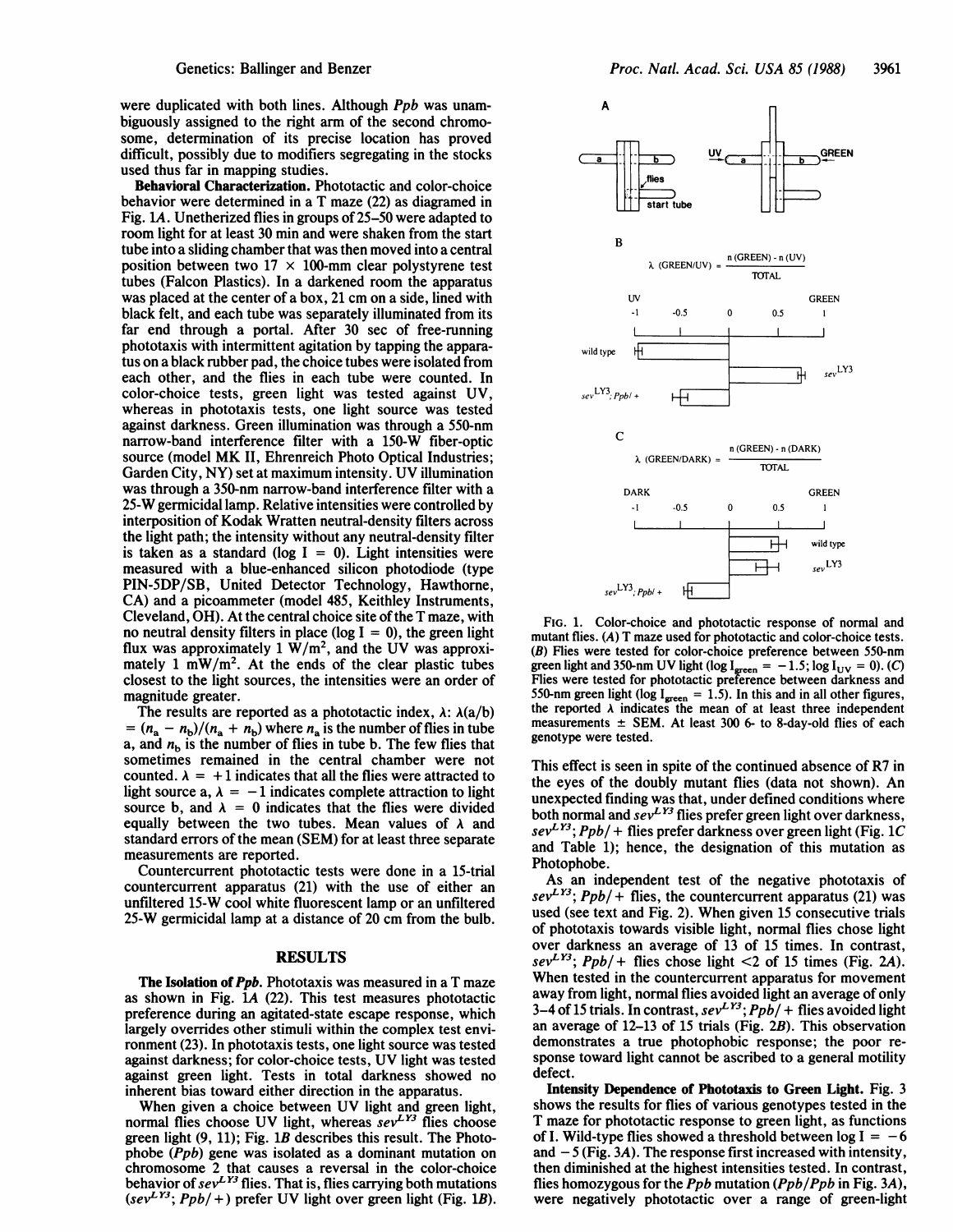

FIG. 2. Avoidance of white light by the double mutant  $sev^{LY3}$ ;  $Ppb/$  + . Wild type (o) and sev<sup>LY3</sup>;  $Ppb/$  + ( $\Box$ ) flies were tested in a countercurrent apparatus (21) in separate experiments for movement toward a fluorescent light source or away from it. (A) Phototaxis toward light. The flies began the experiment in tube zero at the end furthest from the light source. After 15 successive 30-sec trials, a record was made of the number of flies making each number of choices toward light over darkness. (B) Movement away from light. The flies began in tube zero at the end nearest the light, and a record was made of the number of choices toward darkness over light. Each curve represents the sum of 5-8 experiments totaling 200-400 flies (6-8 days old). Approximately 30% of the  $sev^{LY3}$ ;  $Ppb/+$  flies showed a broad distribution, which may reflect incomplete penetrance or low expressivity of the behavioral phenotype.

intensity of six logarithms. Flies heterozygous for Ppb gave an intermediate profile  $(Ppb/ +$  in Fig. 3A). These phenotypes were characteristic of flies at any age from 1 to 10 days.

Flies carrying the  $sev^{LY3}$  mutation were positively phototactic to green light at all intensities tested above threshold (Fig. 3B). The threshold of  $sev^{LY3}$  flies increased with age. Flies aged 4–6 days had a threshold between  $log I = -3$  and  $-2$  (Fig. 3B), whereas 1– to 3-day-old flies had a threshold similar to the wild type (data not shown). Doubly mutant flies  $(sev^{LY3};Ppb/$  + Fig. 3B) were repelled by green light over an above-threshold intensity range of four logarithms. This negative phototaxis of sev<sup>LY3</sup>;  $Ppb/$  flies is not fully manifest until 4-6 days of adult life; therefore, flies of at least that age were used in Fig. 3 for comparison.

Homozygous Ppb flies are repelled by UV light of <sup>350</sup> nm. The  $\lambda$ , measured in a T maze (UV vs. darkness; log  $I_{UV}$  = 0), was  $-0.34 \pm 0.05$  for *Ppb*/*Ppb*, as contrasted with  $+1.0$ for wild type. Thus, the defect of visual-information processing in flies homozygous for Ppb is not confined to green light. This condition cannot be tested in  $sev^{L}^{13}$ ;  $Ppb/+$ double mutants because  $sev^{L}$ <sup>3</sup> flies are much less sensitive to UV light (refs 11, 24; D.G.B., data not shown).

Interaction of Ppb with sev Is Allele Specific. To test whether the effect of  $Ppb$  in reversing phototaxis in combination with  $sev<sup>LY3</sup>$  could be due to its interaction with some mutation other than  $sev^{LY3}$ , flies were constructed in which all autosomes and the entire X chromosome outside of <sup>a</sup> three-mapunit region surrounding  $sev^{LY3}$ , had been replaced with the chromosomes of an isogenic C-S strain. This stock was established in our laboratory by R. Hackett using an isogenic strain provided by J. O'Tousa (University of Notre Dame). When introduced into this strain (designated  $sev<sup>LY3-iA</sup>$ ), the double-mutant combination  $sev<sup>LY3-iA</sup>$ ;  $Ppb/$  + retained its negative phototaxis (Table 1). These data indicate that the interaction between sev<sup>LT</sup> and Ppb is due to the sev<sup>LT3</sup> mutation itself or a second mutation very closely linked to it.



FIG. 3. Intensity dependence of phototaxis. The phototactic index  $\lambda$  was tested over a green-light intensity range of seven logarithms. (A)  $\circ$ , wild type;  $\triangle$ ,  $Ppb/ + \frac{1}{2}$ ; and  $\Box$ ,  $Ppb/Ppb$ . At least 200 4- to 8-day-old wild-type, 450 4- to 6-day-old  $Ppb/+$ , or 200 4- to 8-day-old  $Ppb/Ppb$  flies were tested for each data point. (B)  $\circ$ , sev $^{LY3}$ and  $\triangle$ , sev<sup>LY3</sup>; Ppb/ + . At least 150 4- to 6-day-old sev<sup>LY3</sup> flies or 250 4- to 6-day-old  $sev^{L}^{1/3}$ ;  $Ppb/$  + flies were tested for each data point. For wild-type flies, the ratio of intensities giving  $\lambda = 0.5$  near threshold and in the high-intensity inhibitory range was the same as found by Heisenberg and Buchner (14) who measured a very different "slow" phototactic response.

Further confirmation that *Ppb* interacts directly with sev comes from studies on eight different mutant alleles of sev. Females homozygous for each sev allele were mated to  $sev<sup>LY3</sup>$ ; Ppb/SM6a males. From each cross, some of the resulting male progeny had the sev allele in question on their X chromosomes and were heterozygous for the autosomal Ppb mutation. These flies were tested for phototaxis at a single intensity of green light. Only two of the eight alleles tested (sev<sup>LT</sup> and sev<sup>P3</sup>) were negatively phototactic in the presence of  $Ppb$  (Fig. 4). Thus, the interaction of  $Ppb$  with sev that causes negative phototaxis is allele specific. Combining each of the other six alleles of sev and Ppb caused a positive phototactic response at the particular intensity of green light used (log I =  $-1.5$ ), as compared with *Ppb* in the absence of any sev mutation (Fig. 4; Table 1). These data also suggest an interaction between sev and Ppb in determining phototaxis.

Table 1. Reversal of phototaxis by the Photophobe mutation

| Genotype                 | Green/dark choice.<br>$\lambda \pm$ SEM | n   |
|--------------------------|-----------------------------------------|-----|
| Wild type                | $+0.51 \pm 0.09$                        | 367 |
| $Ppb/+$                  | $-0.12 \pm 0.03$                        | 580 |
| Ppb/Ppb                  | $-0.65 \pm 0.06$                        | 248 |
| $sev^{LY3}$              | $+0.40 \pm 0.11$                        | 156 |
| $sevLY3$ ; $Ppb/+$       | $-0.41 \pm 0.03$                        | 884 |
| $sevLY3$ ; Ppb/Ppb       | $-0.43 \pm 0.05$                        | 275 |
| $sev^{LY3-iA}$ ; $Ppb/+$ | $-0.32 \pm 0.06$                        | 330 |

Flies were tested in a T maze for preference between darkness and green light of 550 nm (log I = -1.5). The reported  $\lambda$  is the mean of at least three independent measurements  $\pm$  SEM. *n*, number of flies tested. A positive  $\lambda$  indicates phototaxis toward green light; a negative  $\lambda$  indicates a photophobic response.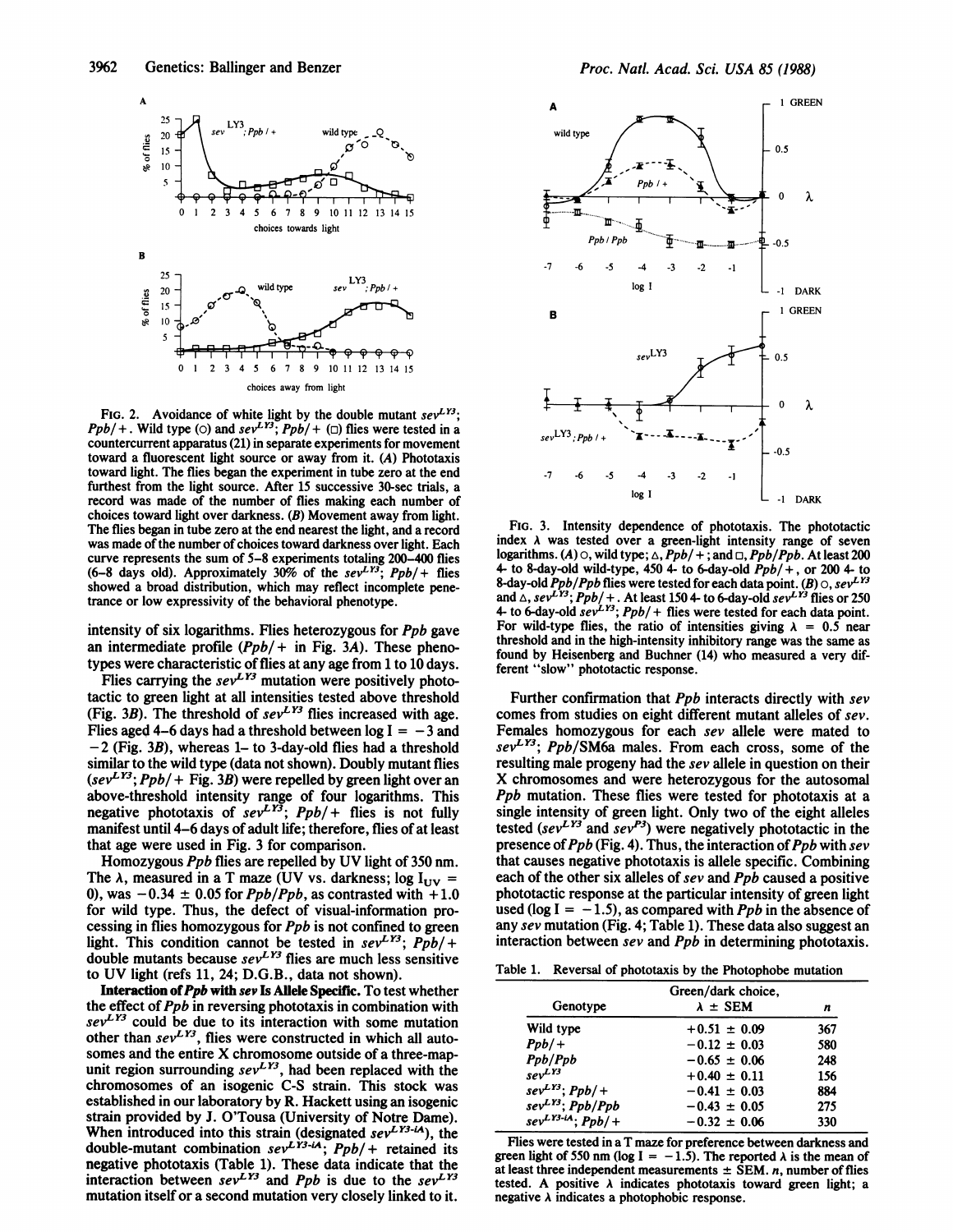

FIG. 4. Ppb interacts differently with different alleles of sev. Phototactic tests between darkness and green light (log  $I = -1.5$ ). The phototactic index  $\lambda$  is reported for males heterozygous for  $Ppb$ and hemizygous for each of eight mutant alleles of sev. At least 250 flies of each combination were tested.

### DISCUSSION

This paper describes the isolation and characterization of a mutation on the second chromosome, Photophobe, that is a dominant suppressor of the abnormal color preference of the sevenless mutant and does not restore R7 to the adult eye. Flies of the genotype  $Ppb/Ppb$  or  $sev<sup>LY3</sup>$ ;  $Ppb/$  + are repelled from, rather than attracted toward, green light. Thus, the presence of a single gene mutation reverses the sign of phototaxis.

The normal neural circuitry would appear to include a mechanism for avoiding light. Drosophila larvae are negatively phototactic (25). Also, at high intensities of visible light, normal *Drosophila* adults show an inhibition of phototaxis. This inhibition is absent in sev flies, which remain positively phototactic at high light intensity. This is evident by comparing  $sev^{L\gamma_3}$  (Fig. 3B) and wild type (Fig. 3A). This observation has been interpreted (14, 15, 24) as an indication that, at high light intensities, R7 and/or photoreceptor cell 8 inhibit the inputs of photoreceptor cells 1-6 into the phototactic response pathway. This inhibition would be relieved in sev mutants because R7 is missing. An alternative explanation is that the sev gene has another function besides its role in the development of R7, somewhere in the neuronal pathway that leads to the inhibition of phototaxis at high light intensity. The fact that the interaction between sev and Ppb is allele-specific, even though cell R7 is absent in all such double mutants, is further indication for the putative role of the sev gene. Because there is a mechanism in wild-type adult flies for inhibiting phototaxis, it is conceivable that this mechanism becomes constitutive at all light intensities in flies homozygous for Ppb or in flies doubly mutant for  $seV^{1}$  and Ppb.

The specific interaction between *Ppb* and different sev alleles indicates that the products of these two genes are both involved in processing of visual information or in determination of cells involved in such processing. Such an epistatic interaction can occur if the gene products interact directly or if they function in a common pathway. An allele-specific interaction between two other mutations affecting the Drosophila visual system, norpA and  $\frac{r}{g}$ , has suggested that both genes are involved in the phototransduction process (26). Such allele-specific interactions have been studied extensively in bacteria and yeast. For example, second-site mutations that suppress missense mutants of the bacteriophage P22 are almost always found in genes whose products interact physically with products of the suppressed gene (27).

The epistatic interaction between  $sev$  and  $Ppb$  is intriguing because it reveals a previously unknown complexity in the sev phenotype. All 20 existing sev mutant alleles have been isolated as male viable and fertile alleles, selected by one of two means. The first method was on the basis of their effects on phototaxis or color choice [e.g.,  $sev^{LY3}$  was originally isolated as a mutant with defective phototaxis (11);  $sev^{d2}$  was isolated as a mutant with altered preference between green and UV light (16)]. The second method was by structural criteria indicating the absence of R7 (17). All these alleles lack R7, but some of them differ in their interactions with *Ppb*. These differences indicate that sev functions in cells other than R7 and subserves a function in phototaxis that is separable from its function in the determination of R7.

It is interesting that, in wild-type flies, the sev gene produces the same size transcript not only in developing eye discs, where the differentiation of R7 occurs, but also in the adult head (17, 28). This is true also for heads of mutant flies that completely lack eyes (P. Renfranz and S.B., unpublished work), and in situ hybridization indicates expression in the brain (J. A. Pollock and S.B., unpublished work). Flies carrying  $sev^{2.75}$  have normal-sized  $sev$  transcript and protein detectable by an antibody that recognizes a C-terminal portion of the protein (29). Flies carrying  $sev^{P3}$  make a shorter transcript due to deletion of <sup>3</sup>' genomic sequences (17). It is not known whether  $sev^{P_3}$  makes a partial  $sev$ encoded peptide because the antibody-reactive segment is deleted. What distinguishes  $sev^{L}^{1/3}$  and  $sev^{P3}$ , which interact with  $Ppb$  to enhance negative phototaxis, and the other six alleles of sev that increase positive phototaxis remains unanswered. (Fig. 4). Of the latter alleles, five show no detectable sev-encoded protein, whereas one does show such a protein. (U. Banerjee and S.B., unpublished).

From sequence similarity, Hafen *et al.* (28) have suggested that the sev-encoded protein may be an integral membrane protein with tyrosine kinase activity and an extracellular receptor domain. The normal Ppb-encoded product could conceivably act as a ligand for such a receptor in cells other than R7. This interaction could be important for the proper function, wiring, or differentiation of cells involved in the visual-information processing pathway. The isolation of Ppb is one step toward the identification of genes that affect the processing of visual information that guides phototaxis. This prompts an investigation of the visual system of these mutants for alterations in anatomy and physiology. Such studies have, indeed, revealed alterations in both structure and function of the first optic ganglion, the lamina, which will be described separately.

We thank John Pollock for his help in calibrating the light intensities and Sasha Kamb, Paul Sternberg, Bruce Rabin, S. L. Zipursky, and the members of our laboratory for helpful discussions and comments on the manuscript. D.G.B. was supported by a Myron A. Bantrell Postdoctoral Fellowship and one from the National Institutes of Health (5 F32 EY 05742-02). The work was supported by a grant from the National Science Foundation (DCB-8409366) to S.B.

- 1. Lindsley, D. L. & Grell, E.H. (1968) Genetic Variations of Drosophila melanogaster (Carnegie Inst. of Washington, Baltimore), No. 627.
- 2. Hall, J. C. (1982) Q. Rev. Biophys. 15, 223-479.
- 3. Pak, W. L., Grossfield, J. & White, N. V. (1969) Nature (London) 222, 351-354.
- 4. Hotta, Y. & Benzer, S. (1969) Nature (London) 222, 354-356.<br>5. Cosens. D. & Manning. A. (1969) Z. Naturforsch. 34C.
- 5. Cosens, D. & Manning, A. (1969) Z. Naturforsch. 34C, 143-174.
- 6. Heisenberg, M., Wonneberger, R. & Wolf, R. (1978) J. Comp. Physiol. 124, 287-2%.